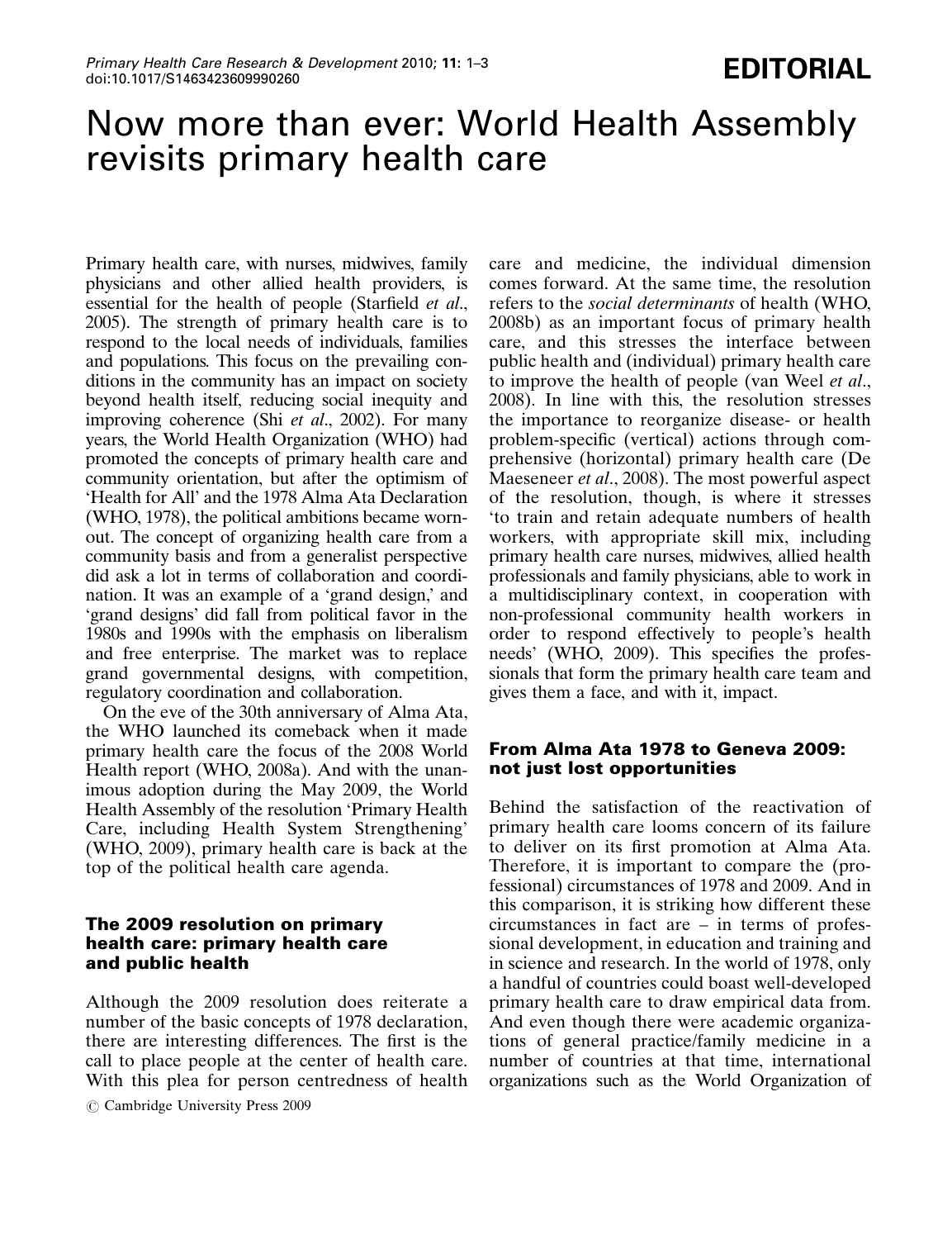Family Doctors, Wonca (Wonca, 2002) – essential to encompass the global dimension of primary health care – were in their infancy. Virtually, all teaching, education and training at that time was hospital based with at best a small role for the communitybased programmes. And probably most significantly, the first substantial evidence of the contribution of primary health care to peoples' health was published 15 years after the adoption of the Declaration (Starfield, 1994). In fact, it would not be an exaggeration to state that the Alma Ata Declaration of 1978 (WHO, 1978) had a profound effect on professional development, medical and paramedical education and training and research. This is, in fact, exemplified by the rich models of good primary care practice that the 2008 World Health Report (WHO, 2008a) was able to identify. It is difficult to overestimate the importance – to give just one example – of the development of a classification of health problems in the primary care and community setting (Wonca, 1998), when professionals are expected to respond to the community needs.

### Conclusion: from the conference room to the community and the consultation room

It is important to keep these lessons of the post-Alma Ata era alive. The development of health and health care policy has to go in close liaison with education and research. And professional development around the world has yielded substantial empirical examples of success to capitalize on. The interaction of public health and individual primary health care looks currently well covered on the research and development agenda, for the long march that lies ahead. Even more challenging is the interface of primary health care and (sub)specialty care. In the debate on health for people and populations, the evidence of the added contribution of subspecialties' care has been suspiciously absent. It is counter intuitive to assume that there is no value in the (sub)specialty developments of the past decades, but to be able appreciate it, there is a need to analyze it in the context of people and populations, rather than diseases and interventions in isolation, and to reason from the generic to the particular rather than the other way round. It is more than likely that (sub)specialty care will have

Primary Health Care Research & Development 2010; 11: 1–3

the greatest impact when provided in a communitybased primary care context. This, it looks likely, is the ultimate challenge that the 2009 World Health Assembly has posed with its unanimous support for the resolution on primary health care.

Chris van Weel Professor of Family Medicine Department of Primary and Community Care Radboud University Nijmegen Medical Centre 117-HAG, PO BOX 9101, 6500 HB Nijmegen The Netherlands President World Organization of Family Doctors, Wonca Email: c.vanweel@elg.umcn.nl

Jan De Maeseneer Professor of Family Medicine and Primary Health Care Ghent University U.Z. – 1K3, De Pintelaan 185 B-9000 Gent, Belgium Chairman European Forum for Primary Care (www.euprimarycare.org) Email: Jan.DeMaeseneer@Ugent.be

### References

- De Maeseneer, J., van Weel, C., Egilman, D., Mfenyana, K., Kaufman, A., Sewankambo, N. and Flinkenflögel, M. 2008: Funding for primary health care in developing countries. Money from disease specific projects could be used to strengthen primary care. British Medical Journal 336, 518–19.
- Shi, L., Starfield, B., Politzer, R. and Regan, J. 2002: Primary care, self-rated health, and reductions in social disparities in health. Health Services Research 37, 529–50.

Starfield, B. 1994: Is primary care essential? Lancet 344, 129–33.

- Starfield, B., Shi, L. and Macinko, J. 2005: Contribution of primary care to health systems and health. Milbank Quarterly 83, 457–502.
- van Weel, C., De Maeseneer, J. and Roberts, R. 2008: Integration of personal and community health care. Lancet 372, 871–72.
- WHO. 1978: Declaration of Alma-Ata International Conference on Primary Health Care, Alma-Ata, USSR, 6–12 September 1978. Geneva: World Health Organization. Retrieved 27 July 2009 from http://www.who.int/ publications/almaata\_declaration\_en.pdf
- WHO. 2008a: The World Health Report 2008: Primary Health Care – now more than ever. Geneva: World Health Organization. Retrieved 27 July 2009 from http://apps. who.int/bookorders/anglais/detart1.jsp?sesslan=1&codlan=  $1&\text{codcol}=24&\text{codcch}=2008$